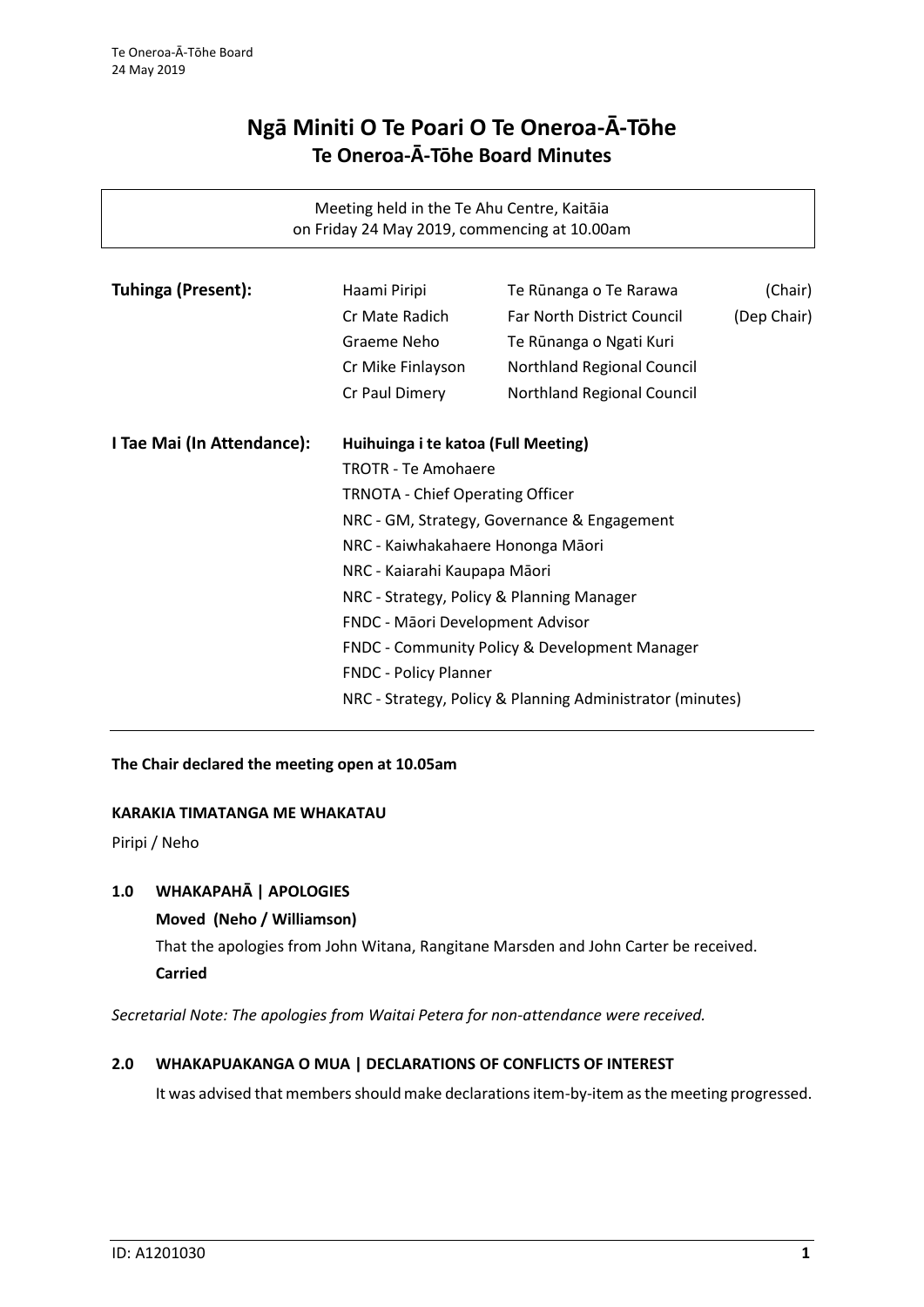## **3.0 WHAKĀE NGĀ MINITI | CONFIRMATION OF MINUTES**

## **3.1 Confirmation of Minutes**

## **ID: A1194051**

## **Report from Rachael King, Strategy Policy & Planning Administrator**

## **Moved (Radich / Neho)**

That the minutes of the Te Oneroa-Ā-Tōhe Board meeting held on 22 March 2019 be confirmed as a true and correct record.

**Carried**

#### **4.0 NGĀ RIMITI | ITEMS**

## **4.1 Beach Management Plan - Communication & Consultation Progress Report ID: A1192176**

## **Report from the Te Oneroa-Ā-Tōhe Technical Steering Group**

## **Moved (Dimery / Neho)**

- 1. That the report 'Beach Management Plan communication and consultation progress report' by the Te Oneroa-Ā-Tōhe Technical Steering Group and dated 14 May 2019, be received.
- 2. That the following people will be responsible for communication with their respective iwi constituents for the development of the Beach Management Plan:
	- a) For Te Aupouri Geraldine Baker
	- b) For Ngāti Kuri Olivia Doyle
	- c) For Te Rarawa Bronwyn Bauer-Hunt
- 3. That the Te Oneroa-Ā-Tōhe Board approve the Technical Steering Group to invite experts and agencies to give presentations to the Te Oneroa-Ā-Tōhe Board on key issues impacting Te Oneroa-Ā-Tōhe.

## **Carried**

**4.2 Financial Report**

## **ID: A1193182**

## **Report from Rachel Ropiha, Kairahi-Kaupapa Māori**

## **Moved (Finlayson / Dimery)**

That the Financial Report by Rachel Ropiha, Kaiarahi-Kaupapa Māori and dated 16 May 2019, be received.

**Carried**

# **5.0 PAKIHI KORE NGĀ IWI KĀTOA | BUSINESS WITH PUBLIC EXCLUDED**

## **5.1 Beach Management Plan**

## **Moved (Dimery / Piripi)**

- 1. That the public be excluded from the proceedings of this meeting to consider confidential matters.
- 2. That the general subject of the matters to be considered whilst the public is excluded, the reasons for passing this resolution in relation to this matter, and the specific grounds under the Local Government Official Information and Meetings Act 1987 for the passing of this resolution, are as follows: